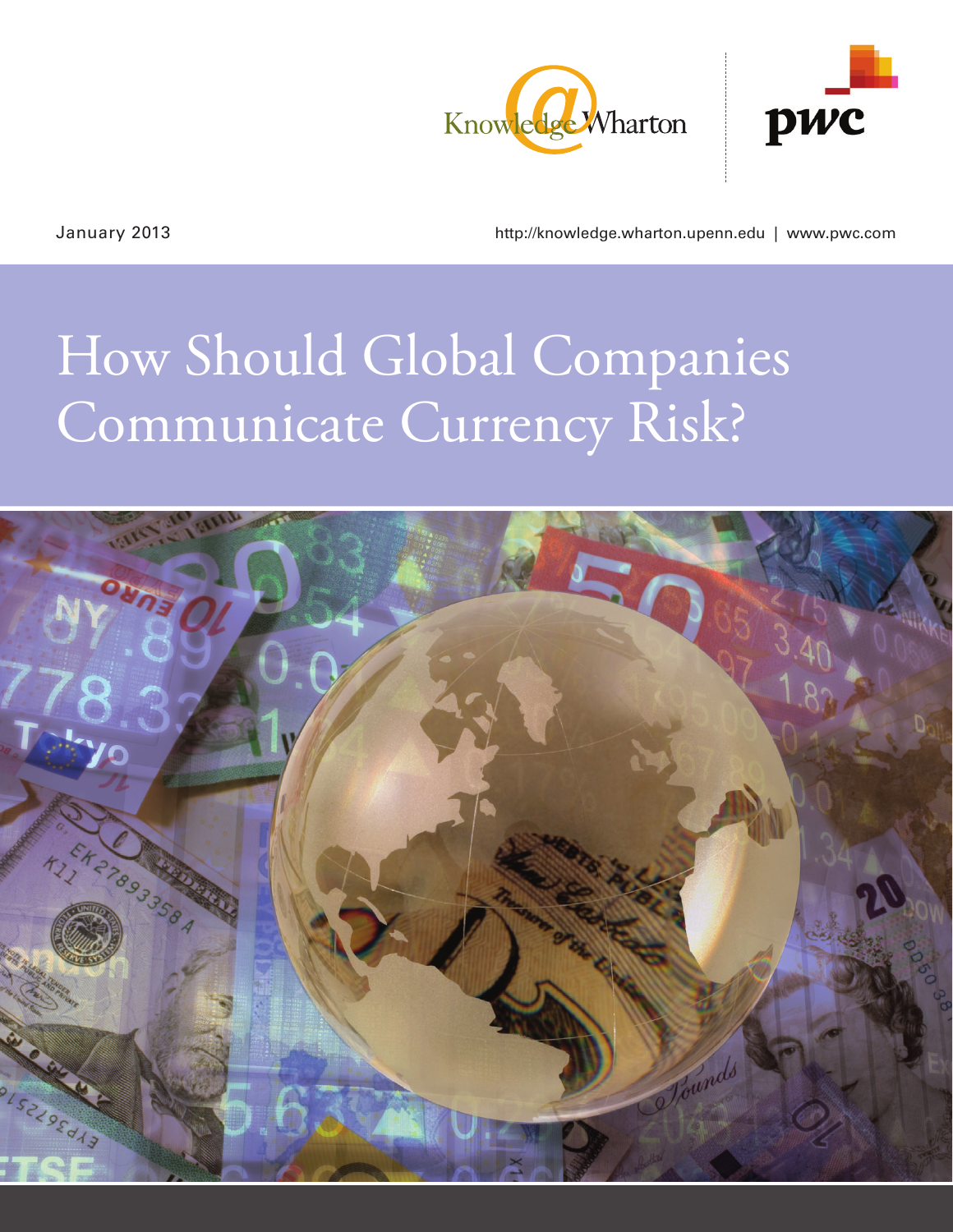# How Should Global Companies Communicate Currency Risk?

Large swings in currency valuations can play havoc with financial reports. A company — or its subsidiary — may have performed well in the latest quarter in a local currency. But if that currency lost value against the home currency during the period, the translated performance can quickly move from good to lackluster or even into the red. The whole dynamic can work in reverse, of course, and provide the appearance of strong growth where it does not exist.

While many companies do a good job managing currency volatility, reporting it in a meaningful and transparent way that keeps investors and other stakeholders informed, a sizable number appear still to be grappling with the issue.

So, how should companies present bottom-line results when currency volatility distorts the bigger picture? When is it appropriate to explain that a "loss" is not a loss, but simply the result of  $a$  perhaps very temporary — currency movement?

It is a thorny problem that takes on new immediacy with the greater currency volatility brought on by events like the eurozone turmoil and concern over the slowdown in China's economy, says Catherine Schrand, a Wharton accounting professor. The fluctuations flow right to the bottom line, "and management may be concerned about shareholder reaction."

More generally, "many investors tend to focus on short-term results, so income declines due to currency fluctuations may disturb them," Schrand says. "This is so even though currency fluctuations may in fact reverse themselves to the advantage of the company in the next reporting period, minimizing the overall impact to earnings."

It's not enough that companies understand the currency dynamic internally and make balanced decisions. Publicly held companies must communicate financial results to analysts and investors through a variety of methods, including 10-Qs and periodic earnings reports filed with the Securities and Exchange Commission (SEC). This information helps guide investors in making buy-sell decisions and in judging how well management is performing.

Net profit or loss, naturally, is usually the first metric to catch investors' eyes. But that number packs in many variables, including currency impact, that can leave management looking for ways to explain which variables are "central to a company's operations and which variables may be slightly less vital," says Chris Rhodes, accounting advisory partner at PricewaterhouseCoopers (PwC).

Companies that have not been focused on currency reporting policies have been thinking, "Well, it's never really affected budget; it's never really moved out of a 2% band. It's never affected earnings by more than 3%," Rhodes says. But in today's environment, all of a sudden something can pop and "they will have to talk about it, and they're not ready. Other companies that have historically focused on this are ready and may be at an advantage."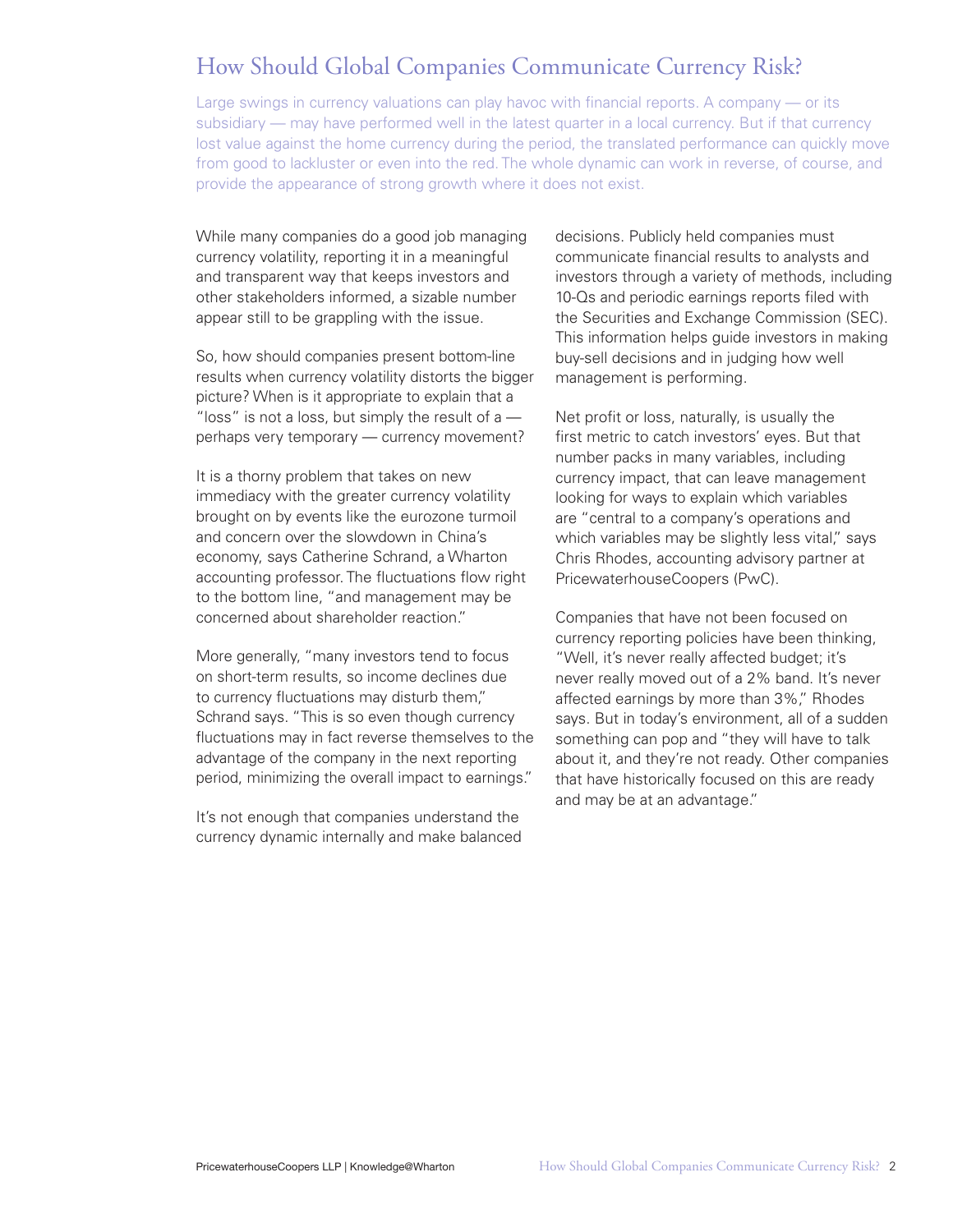## Does Currency Volatility Matter?

One of management's challenges in carefully explaining reporting profit or loss involves the basic issue of reporting sales, for example. In order to give shareholders a more complete picture about revenues reported in financial statements, the SEC sometimes prefers companies to address the distinction between price and quantity, explains Rhodes. The SEC wants investors to know if "you are moving more units through your company or if you are just raising prices." Similarly, retail chains may differentiate between sales from stores open a year or more (same-store sales), and newly opened stores, so investors can make an applesto-apples comparison of sales progress by factoring out data from the new stores.

"From a management viewpoint, I may be a little less concerned about the dollar equivalent going up or down. Instead, I care about the fact that performance was steady in Brazil and that's what I invested in."

—Chris Rhodes

Currency fluctuations offer a comparable test for transparency. For example, retail price and volume of units sold in a certain country may explain local currency sales better than fluctuations in the U.S. dollar-equivalent of those sales, which adds the variability of exchange rates. Or, take a global company with a Brazilian subsidiary during a period when the U.S. dollartranslated performance was going up or down wildly, but its local currency performance was steadily increasing over three years. "A question may arise whether management should be concerned about that — especially if there are no short-term plans to liquidate that business or to get out of the Brazil market," says Rhodes. "From a management viewpoint, I may be a little less concerned about the dollar equivalent going up or down. Instead, I care about the fact that performance was steady in Brazil and that's what I invested in."

The effect of currency fluctuations on financial reports is certainly widespread, as a 2010 survey by AvantGard — the financial services unit of SunGard Systems — indicates. Fifty-nine percent of study participants reported that currency volatility led to a gain or loss of at least 5% in the 12 months ended March 31, up from 40% in the previous survey. In 2012, for example, the revenues of one global company fell 0.7% one quarter due in part to a 4.2% drop in currency valuations. Other global corporations also cut forecasts because currency effects were hurting reported sales in international markets.

The question is, what, if anything, should companies be doing to address these concerns?

There is no easy answer because stakeholders sometimes find explanations about currency movements too subtle for what is often a very quick, targeted analysis, says Rhodes. And it does not encourage investors to take a more balanced view when some executives want to blame a falling currency for poor results but are quick to claim success when a local currency values rises and pumps up dollar results. What is clear, however, is that since the financial crisis of 2008, rising currency volatility has moved the whole issue to the forefront and intensified the debate over how currency risk should be managed and reported, says Rhodes.

Says Schrand: "Is this something management should be held accountable to?"

Currency volatility has been consistently higher since the financial crisis and continuing through to uncertainty in the Eurozone, Rhodes explains. Given the many uncertainties at the global economic level, "no one's sure what the 'new normal' is going to be." Uncertainty about individual economies adds to the unpredictability, and "now the Street is trying to parse currency risk out of the financials a little more than before" Rhodes says.

All this presents a thorny communications challenge for investor relations: How should a company speak to investors when separating the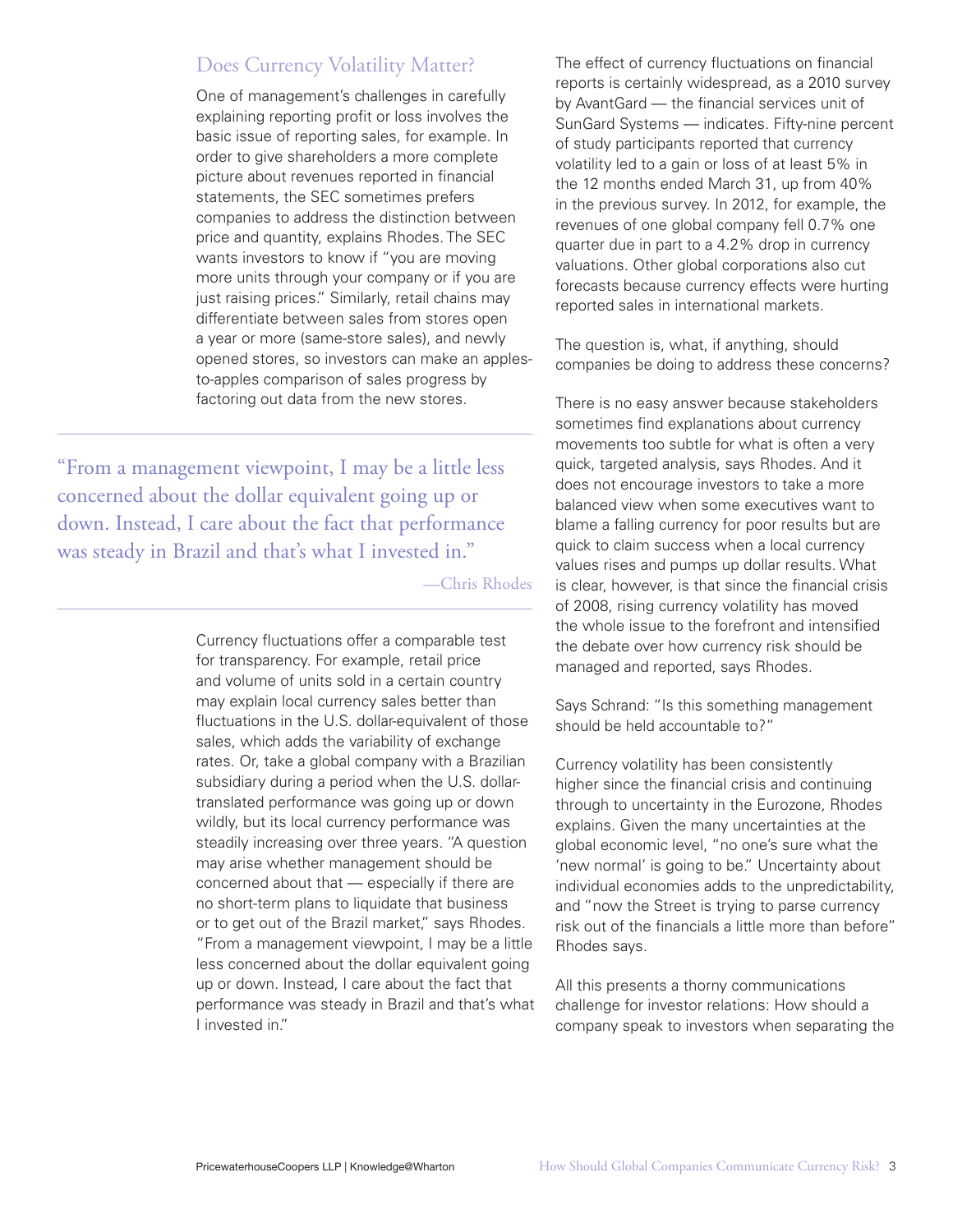effects of currency from overall performance? Currency fluctuations can certainly distort results. Yet, giving the issue too high a profile — when explaining away a nominally poor performance in quarterly analyst calls, for example — can sometimes backfire. While many analysts place fluctuations under careful consideration, others sometimes overlook the nuance involved in such explanations and simply react negatively to any "complexity," Rhodes points out.

## Constant Currency Reporting

Multinational companies (MNCs) experience a variety of risks while operating in foreign territories, including political and regulatory risk, and risks from local competitors and customs

Currency risk is one of the most direct risks. Under Financial Accounting Statement (FAS) No. 52, now Accounting Standards Codification (ASC) section 830, companies that consolidate the results of foreign operations denominated in local currencies must translate the foreign financial statements into the parent company's currency, which for U.S. companies is U.S. dollars. This one-size-fits-all, single currency reporting requirement can mask critical details strong foreign subsidiary performances can look misleadingly weak in dollar terms and vice versa.

MNCs can turn to a couple of different strategies to deal with this anomaly, notably constant currency treatment and hedging. Neither solution works for all companies and choices depend on many variables, including currency and economic growth trends in different countries, and, of course, individual company circumstances. But constant currency reporting offers one simple and inexpensive way to talk to Wall Street if, say, a U.S.-based company's Brazilian operation had a great year operationally, but a rising exchange rate makes the translated financial results look weak, say Schrand and Rhodes.

Constant currency accounting is a supplemental, non-GAAP (Generally Accepted Accounting Principles) reporting format that usually appears in the Management Discussion and Analysis (MD&A) section of the financial statements. This "as if" reporting method adjusts for the effects of exchange rate fluctuations, and reports core profit and loss operations more directly by excluding currency rate fluctuations.

In addition to currency translation, some firms also experience a different kind of risk — cash flow fluctuations due to foreign-currencydenominated transactions. To address these cash flow fluctuations, firms use currency hedging strategies, but that can be a timeconsuming, labor-intensive operation with costs that can outweigh the benefits, notes Schrand. Hedging often requires setting up a "dedicated department and powerful computer programs to crunch a great deal of information." The complexity can be particularly burdensome if an MNC operates in many nations. Adding to the complications: the basic nature of MNC operations, which involve labor, plants, equipment and investments — all requiring consideration. Still, many companies enter into derivatives to hedge currency risk, which adds one more layer for investors to consider.

# Risks, Exposures and Management Responsibilities

Chad Kokenge, a PwC accounting advisory partner, says that from an analyst's viewpoint, the issue is "figuring out management's motivations and what they can control or not control…. It's important to determine what should be reported or not. It begins with the financial instruments world, but then it permeates the rest of accounting…." The real economic issue is the time horizon, he says. From an economic point of view, whether or not currency fluctuations matter is affected by a company's plans to take money out of the business in the near term vs. reinvesting it locally longer term.

When it comes to internal reporting, however, some firms informally strip out currency fluctuation when they measure business-unit performance, says Schrand. Others take a more active role, either hedging currency at the corporate level, or letting regional or country managers engage in hedging. But these kinds of details are not likely to be disclosed to public stakeholders or analysts. "From the viewpoint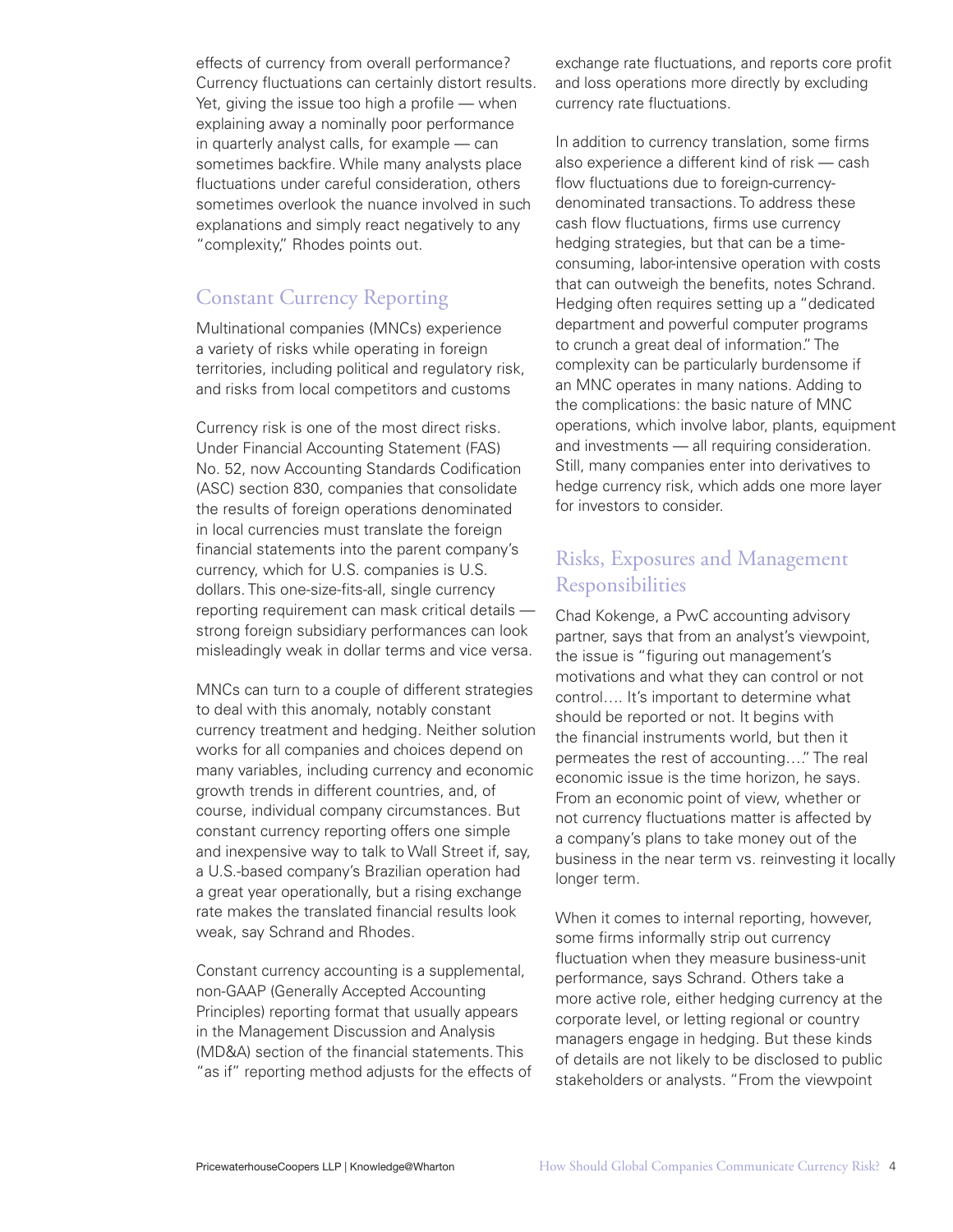of external reporting, most companies don't disclose this granular kind of information," Schrand notes. "Issues like centralized or decentralized currency management, or the role that currency movements play in evaluation of divisional or other personnel are rarely disclosed in segment reporting."

In addition to currency risks that the market presents, there is also the risk of government action — say a devaluation or capital flow restrictions. These issues can be critical in deciding whether a firm should continue investing in a given country or instead move to a substitute. And such decisions are often aimed at a moving target because they must consider how competitors might game out the alternatives. Each of these risk layers also creates exposure for the firm and presents challenges for investor relations.

"One argument for making the effects of currency transactions transparent is that such variations themselves are unpredictable. And since management has no control over them, variations in one time period really aren't a good indicator of future results."

—Catherine Schrand

"There are some companies that are not as concerned about their exposure to currency swings," says Kokenge. "They ask why they should go through a convoluted hedging profile when they can, basically, self-insure, and take their risks and deal with the spot market next year." Schrand concurs. Currencies may go up one year and down the next, but "do you care if it flip flops? How will it affect your value if it does? Maybe fluctuations don't matter to you." She cites one firm that did not hedge currency risk, though all of its competitors did. The reason: it was a highly rated, well capitalized company able to borrow cheaply to maintain cash flows if the currency took a turn for the worse.

# Making the Call

In the end, public companies must decide how investor relations will handle the currency issues in financial reports. Schrand says that those kinds of questions go to the heart of the purpose of the income statement: the ability to use historical data to attempt to predict future results.

"One argument for making the effects of currency transactions transparent is that such variations themselves are unpredictable. And since management has no control over them, variations in one time period really aren't a good indicator of future results," she explains. "In contrast, events like labor relations and the probability of a strike may be reasonably ascertained by considering the company's historical experiences, and thus the effects of a strike would be properly reflected in the income statement."

Another issue is the fact that many currency impacts that appear in the financial reports are "unrealized" and are not likely to affect future cash flows, Schrand adds. "One could say that any movement is simply a 'display' issue, especially since those operating cash flows are likely to be reinvested in the local business."

Theoretically, management could report hedging activity in the profit and loss statement, and also increase disclosures about the activity. But Schrand says that could quickly become cumbersome and could confuse investors instead of helping them.

Further, don't expect a constant currency strategy necessarily to satisfy the many investors who simply go straight to the bottom-line results on traditional financial statements, and who don't pay attention to MD&A, footnote and other supplementary disclosure, Schrand says. What's more, "an increasing volume of trading is being done by computerized 'quant' or quantitative programs that may not even recognize supplementary disclosures."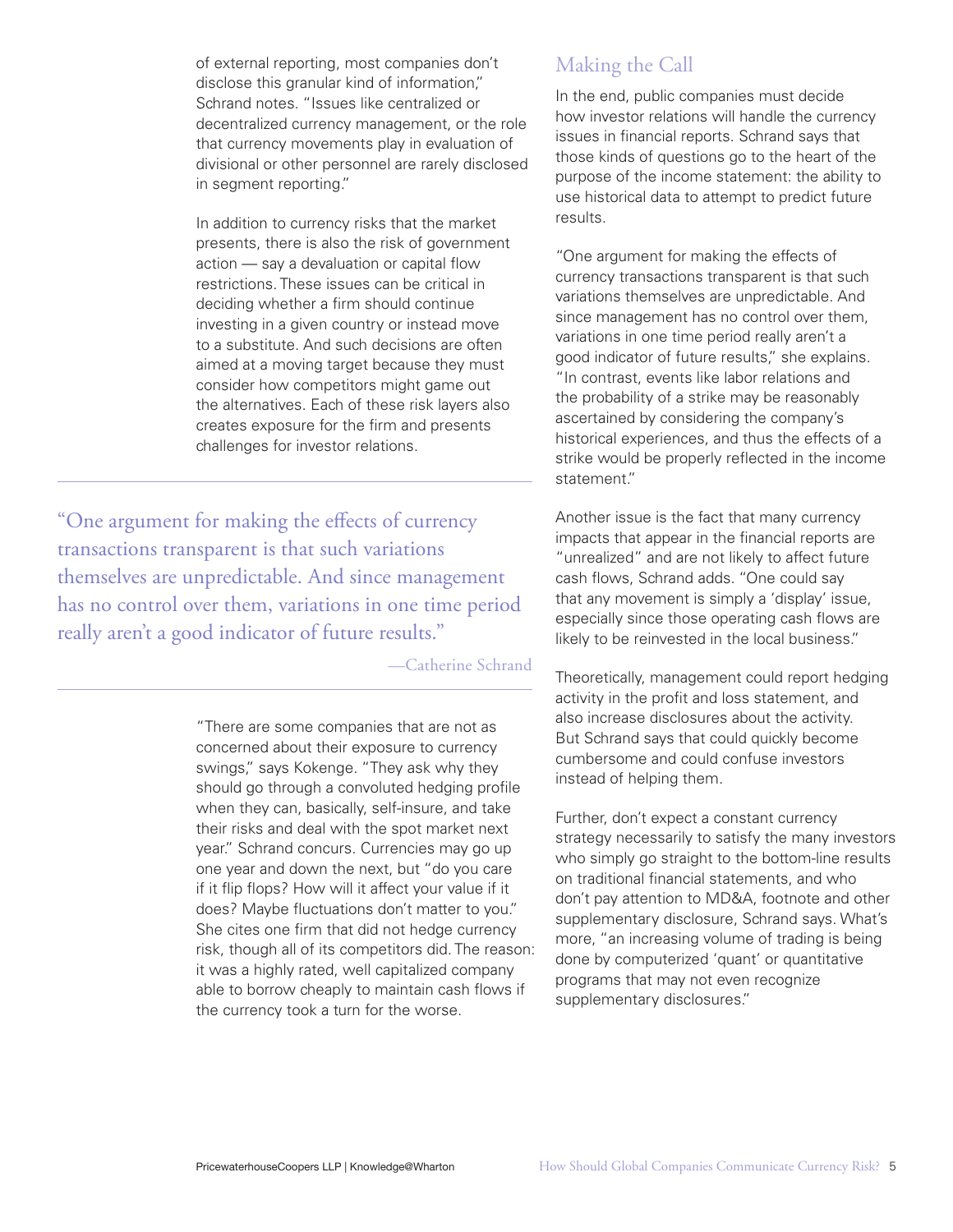At the same time, addressing currency issues through constant currency methods is increasingly important in other contexts. In due diligence reports that value acquisitions, for example, "constant currency analysis has moved from the back of a 50-page report to the front.… The first thing you're trying to do is take that complex topic of currency off the agenda because people want to get at, 'what are the core earnings or what is the quality of earnings?"

Also worth noting: From a strictly best-practices standpoint, "if something is disclosed and measured, there's a greater chance that it will be managed," says Schrand, who points to a *Journal of Applied Corporate Finance* article by Nigel Topping, chief innovation officer at the Global Carbon Disclosure Project as an example. Topping cites a giant retailer that credited a Carbon Disclosure Project questionnaire with spurring its realization that the refrigerants used in its grocery stores accounted for a larger percentage of the firm's greenhouse gas footprint than its entire truck fleet. Starting to measure output suggested the potential for reducing the firm's "refrigerant footprint." Measuring led to insight.

Paying more attention to currency issues could also provide something of a first-mover advantage, says Schrand. "If your firm is one of the early ones to get investors to understand

the issues involved in currency valuations, you're more likely to gain an edge on your competitors."

PwC's Rhodes agrees. "If currency risk has a significant effect on a multinational's strategic decision making process, it's important to communicate this to stakeholders in a meaningful way. You can use the MD&A to put many issues into context, but currency fluctuation in particular can be treated in a way that's very focused and clearly explained to stakeholders. But it's not a slam-dunk decision."

Management should carefully review its operations and strategies regarding currencies, and recognize that the market appears to be trending towards more disclosure, Rhodes points out. So even if management is not currently worried about investor reaction, companies may wish to consider reviewing their currencyfluctuation management and reporting policies with these disclosure trends in mind.

"Companies and investors will only benefit from improved communication about how currency risk impacts financial statements, and that leads to more efficient allocation of capital," Rhodes says. And as Schrand suggests, by thinking through how to communicate better around the issue, companies may also find that they may uncover better ways to manage. #